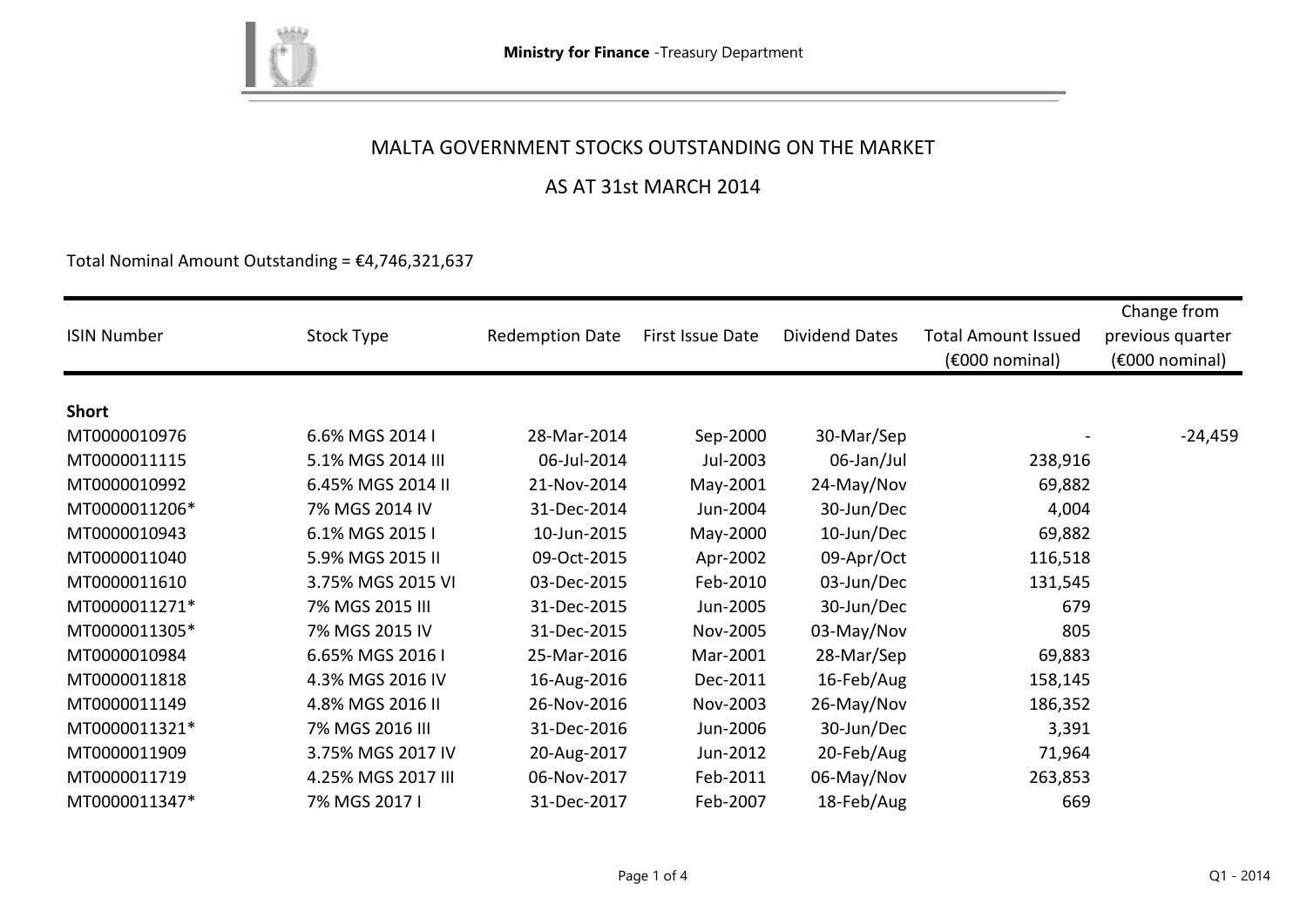

#### AS AT 31st MARCH 2014

| <b>ISIN Number</b>     | Stock Type        | <b>Redemption Date</b> | First Issue Date | <b>Dividend Dates</b> | <b>Total Amount Issued</b><br>$(6000)$ nominal) | Change from<br>previous quarter<br>$(6000)$ nominal) |
|------------------------|-------------------|------------------------|------------------|-----------------------|-------------------------------------------------|------------------------------------------------------|
|                        |                   |                        |                  |                       |                                                 |                                                      |
| Short (cont.)          | 7% MGS 2017 II    |                        |                  |                       |                                                 |                                                      |
| MT0000011404*          |                   | 31-Dec-2017            | Jun-2007         | 30-Jun/Dec            | 10,339                                          |                                                      |
| MT0000012071           | 3.85% MGS 2018 V  | 18-Apr-2018            | Dec-2012         | 18-Apr/Oct            | 121,431                                         |                                                      |
| MT0000010828           | 7.8% MGS 2018 I   | 15-Jul-2018            | <b>Jul-98</b>    | 15-Jan/Jul            | 163,057                                         |                                                      |
| MT0000011438*          | 7% MGS 2018 II    | 31-Dec-2018            | Apr-2008         | 18-Apr/Oct            | 327                                             |                                                      |
| MT0000011461*          | 7% MGS 2018 III   | 31-Dec-2018            | Jun-2008         | 30-Jun/Dec            | 6,543                                           |                                                      |
| MT0000010901           | 6.6% MGS 2019 I   | 01-Sep-2019            | Aug-1999         | 01-Mar/Sep            | 102,493                                         |                                                      |
| MT0000012105           | 3% MGS 2019 III   | 22-Sep-2019            | Mar-2013         | 22-Mar/Sep            | 122,496                                         |                                                      |
| MT0000012246/2261/2279 | 3.2% MGS 2019 V   | 31-Jul-2019            | Dec-2013         | 31-Jan/Jul            | 90,951                                          | 7,209                                                |
| MT0000011545*          | 7% MGS 2019 II    | 31-Dec-2019            | Jun-2009         | 30-Jun/Dec            | 13,670                                          |                                                      |
| MT0000011602           | 4.6% MGS 2020 II  | 25-Apr-2020            | Nov-2009         | 25-Apr/Oct            | 158,327                                         |                                                      |
| MT0000011370           | 5.2% MGS 2020 I   | 10-Jun-2020            | Jun-2007         | 10-Jun/Dec            | 52,407                                          |                                                      |
| MT0000012253           | 3.35% MGS 2020 IV | 31-Jul-2020            | Dec-2013         | 31-Jan/Jul            | 64,040                                          |                                                      |
| MT0000011669*          | 7% MGS 2020 III   | 31-Dec-2020            | Jun-2010         | 30-Jun/Dec            | 431                                             |                                                      |
| <b>Medium</b>          |                   |                        |                  |                       |                                                 |                                                      |
| MT0000011164           | 5% MGS 2021 I     | 08-Aug-2021            | May-2004         | 08-Feb/Aug            | 458,845                                         |                                                      |
| MT0000011750*          | 7% MGS 2021 II    | 31-Dec-2021            | Jun-2011         | 18-Jun/Dec            | 466                                             |                                                      |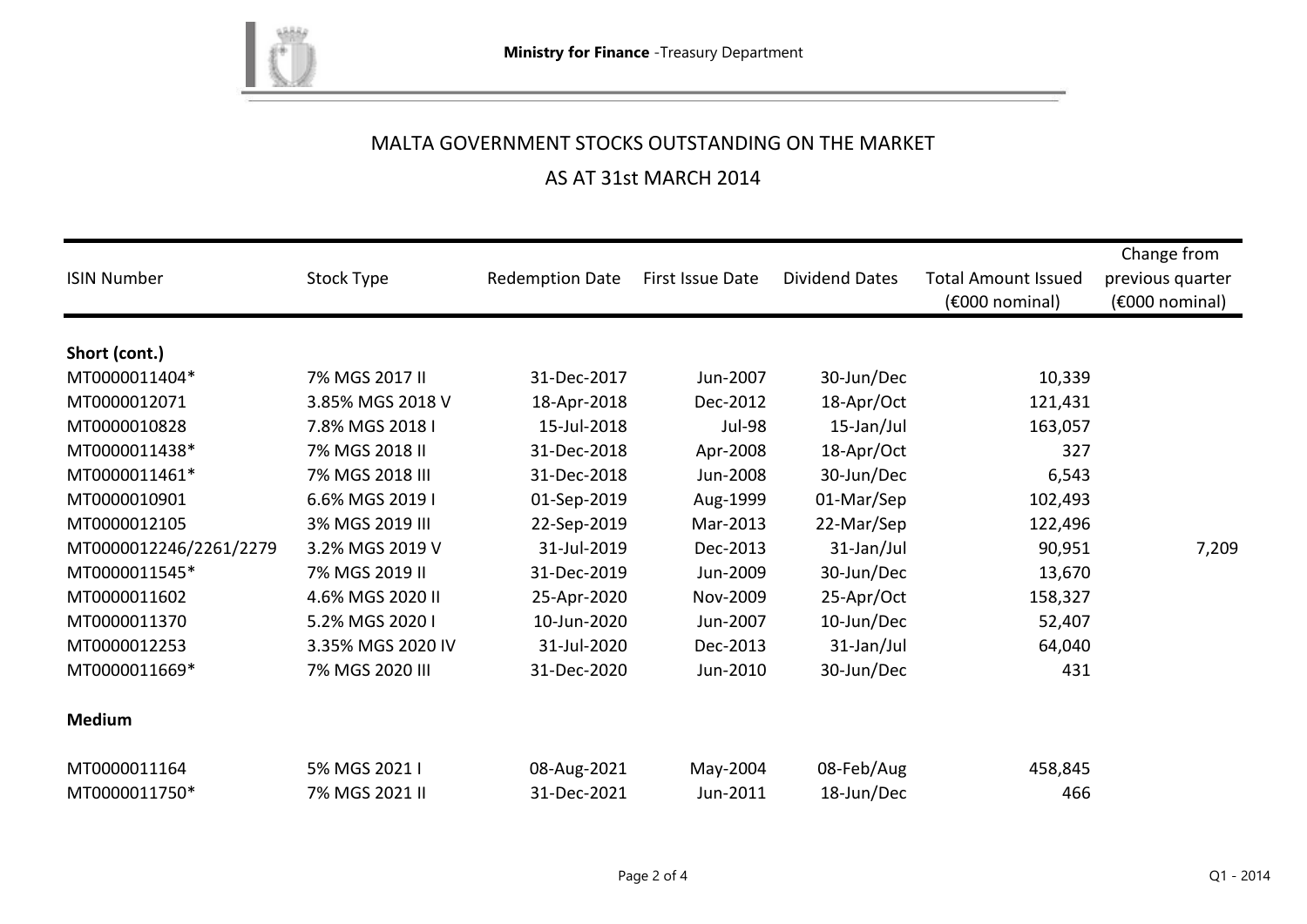

## AS AT 31st MARCH 2014

| <b>ISIN Number</b> | Stock Type        | <b>Redemption Date</b> | First Issue Date | <b>Dividend Dates</b> | <b>Total Amount Issued</b><br>$(6000)$ nominal) | Change from<br>previous quarter<br>$(6000)$ nominal) |
|--------------------|-------------------|------------------------|------------------|-----------------------|-------------------------------------------------|------------------------------------------------------|
| Medium (cont.)     |                   |                        |                  |                       |                                                 |                                                      |
| MT0000011768*      | 7% MGS 2021 III   | 31-Dec-2021            | Jun-2011         | 30-Jun/Dec            | 2,859                                           |                                                      |
| MT0000011172       | 5.1% MGS 2022 I   | 16-Aug-2022            | Aug-2004         | 16-Feb/Aug            | 71,048                                          |                                                      |
| MT0000011891       | 4.3% MGS 2022 II  | 15-May-2022            | Feb-2012         | 15-May/Nov            | 240,169                                         |                                                      |
| MT0000011982*      | 7% MGS 2022 III   | 31-Dec-2022            | Sep-2012         | 01-Mar/Sep            | 1,319                                           |                                                      |
| MT0000011123       | 5.5% MGS 2023 I   | 06-Jul-2023            | Jul-2003         | 06-Jan/Jul            | 78,811                                          |                                                      |
| MT0000012238*      | 7% MGS 2023 II    | 31-Dec-2023            | Nov-2013         | 18-May/Nov            | 2,404                                           |                                                      |
| MT0000012287/2295  | 3.3% MGS 2024 I   | 12-Nov-2024            | Feb-2014         | 12-May/Nov            | 24,051                                          | 24,051                                               |
| MT0000012055       | 4.8% MGS 2028 I   | 11-Sep-2028            | Nov-2012         | 11-Mar/Sep            | 107,030                                         |                                                      |
| MT0000012139       | 4.5% MGS 2028 II  | 25-Oct-2028            | Mar-2013         | 25-Apr/Oct            | 286,652                                         |                                                      |
| Long               |                   |                        |                  |                       |                                                 |                                                      |
| MT0000011958       | 5.1% MGS 2029 I   | 01-Oct-2029            | Jun-2012         | 01-Apr/Oct            | 79,145                                          |                                                      |
| MT0000011651       | 5.25% MGS 2030 I  | 23-Jun-2030            | May-2010         | 23-Jun/Dec            | 440,166                                         |                                                      |
| MT0000011883       | 5.2% MGS 2031 I   | 16-Sep-2031            | Nov-2011         | 16-Mar/Sep            | 201,344                                         |                                                      |
| MT0000012220       | 4.65% MGS 2032 I  | 22-Jul-2032            | Nov-2013         | 22-Jan/Jul            | 140,454                                         |                                                      |
| MT0000012311       | 4.45% MGS 2032 II | 03-Sep-2032            | Feb-2014         | 03-Mar/Sep            | 128,662                                         | 128,662                                              |